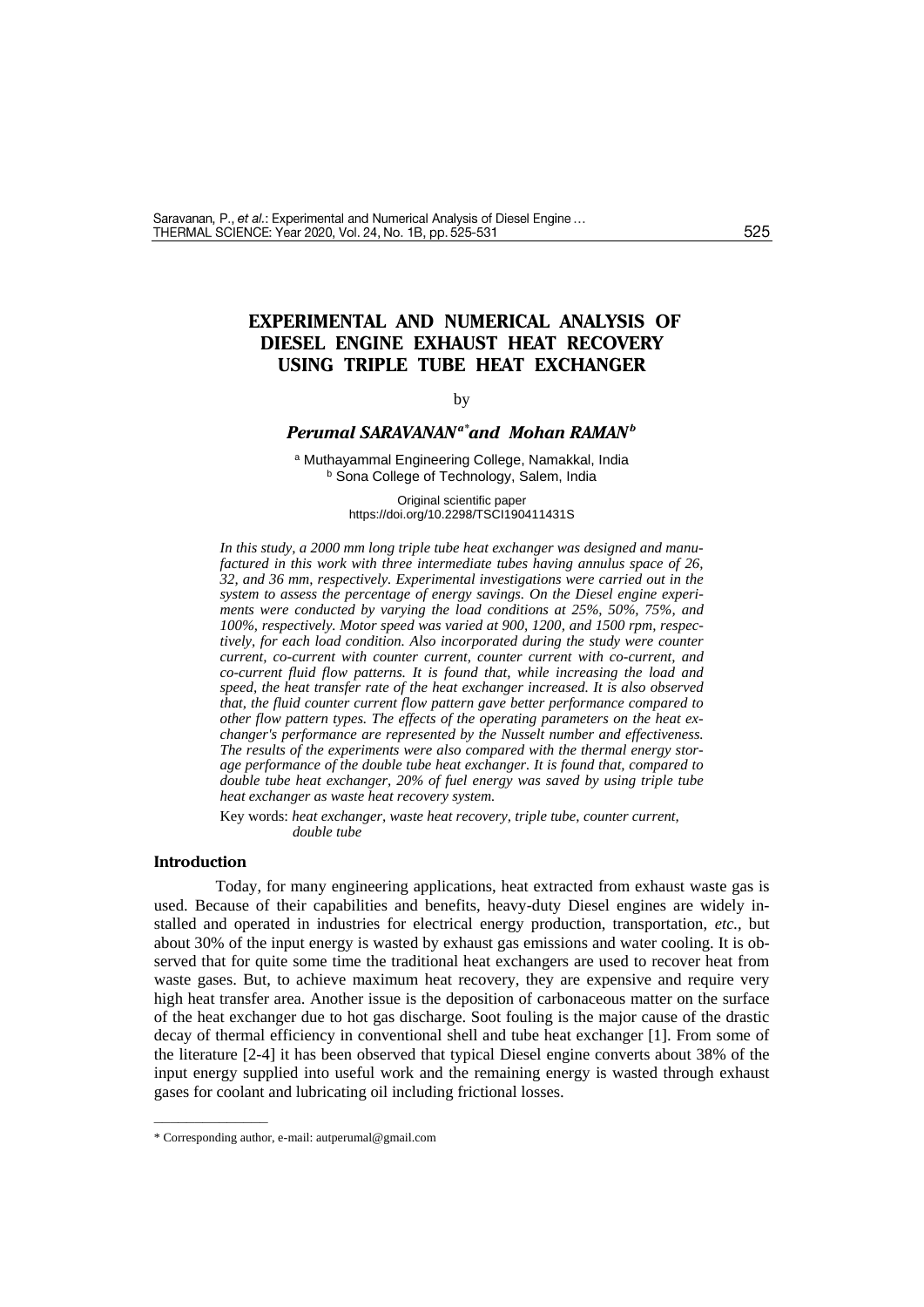Hatami *et al.* [5-7] and Vivekananden *et al.* [8] conducted a response surface methodology experiment to obtain an optimized fine type heat exchanger design to recover waste heat from a Diesel engine's exhaust gas. They reported that, while the height of the fins influences the drop in pressure, the number of fins affects the heat recovery. In another experiment, the new design of a heat exchanger to recover exergy from a Diesel engine exhaust, they proposed a design consisting of twenty vortex generators with optimum heat exchanger dimensions and angle of attack to achieve more exergy recovery as well as minimal pressure drop. They also compared Nusselt number results, friction factor, and recovered exergy from the new heat exchanger design with the simple double pipe heat exchangers. A vortex generator heat exchanger was examined to recover exergy from an OM314 Diesel engine exhaust gas. Twenty vortex generators with an attack angle of 30° were used to improve heat recovery and low back pressure in the exhaust gas with five engine loads and two exhaust gasses. Based on the results, the central composite design optimization study was conducted. Senthil Kumar *et al.* [9] used a spherical shape dimpled tube to numerically analyse the heat transfer rate of the triple concentrate tube heat exchanger. Govindhasamy *et al.* [10] designed a heat exchanger with twisted tape inserts in the corrugated tube and reported that this type of heat exchanger increased the heat transfer rate around 235.3%. In order to recover waste heat, Mavridou *et al.* [11] conducted experiments on two types of heat exchangers with finned surfaces attached to the exhaust gas side. They designed a classic heat exchanger for shells and tubes with a staggered cross-flow as well as a heat exchanger for cross-flow plate. Kumar *et al.* [12] developed a dynamic model for the analysis of a modular two-phase heat exchanger. Based on the reviews carried out on the design of the heat exchangers required for the exhaust gas heat recovery system, a new type heat exchanger must be developed to meet the requirements of high heat transfer rate and heat exchanger efficiency [10]. The current study focuses on filling this gap by introducing a newly developed triple tube concentric tube heat exchanger that is attached to a heavy duty diesel engine's exhaust gas side. Efforts have been made to determine the optimum rate of heat transfer from the waste gas and to improve the efficiency of the heat exchanger by adjusting the engine loads, speeds and intermediate exhaust gas diameter and flow patterns.

## **Experimental set-up and procedure**

A triple tube heat exchanger (TTHE) is used in this current study to extract waste heat from the engine exhaust gas released by the Diesel engine so that the engine performance



output can be studied under different load and speed conditions. The thermal energy storage device is used for the collection and storage of heat energy from exhaust gas. The three-tube heat exchanger configuration has been designed to enhance the convective heat transfer rate between hot exhaust gas and cold water flowing around the flue gas sides. Figure 1 showed the schematic view of the experimental set-up which consists mainly of a 2-cylinder, fourstroke and water-cooled Diesel engine with a rated power capacity of 7.36 kW and a test rig consisting of separate circuits for measuring **Figure 1**. **Experimental set-up pictorial view** fuel-flow rate, air-flow rate and water-flow.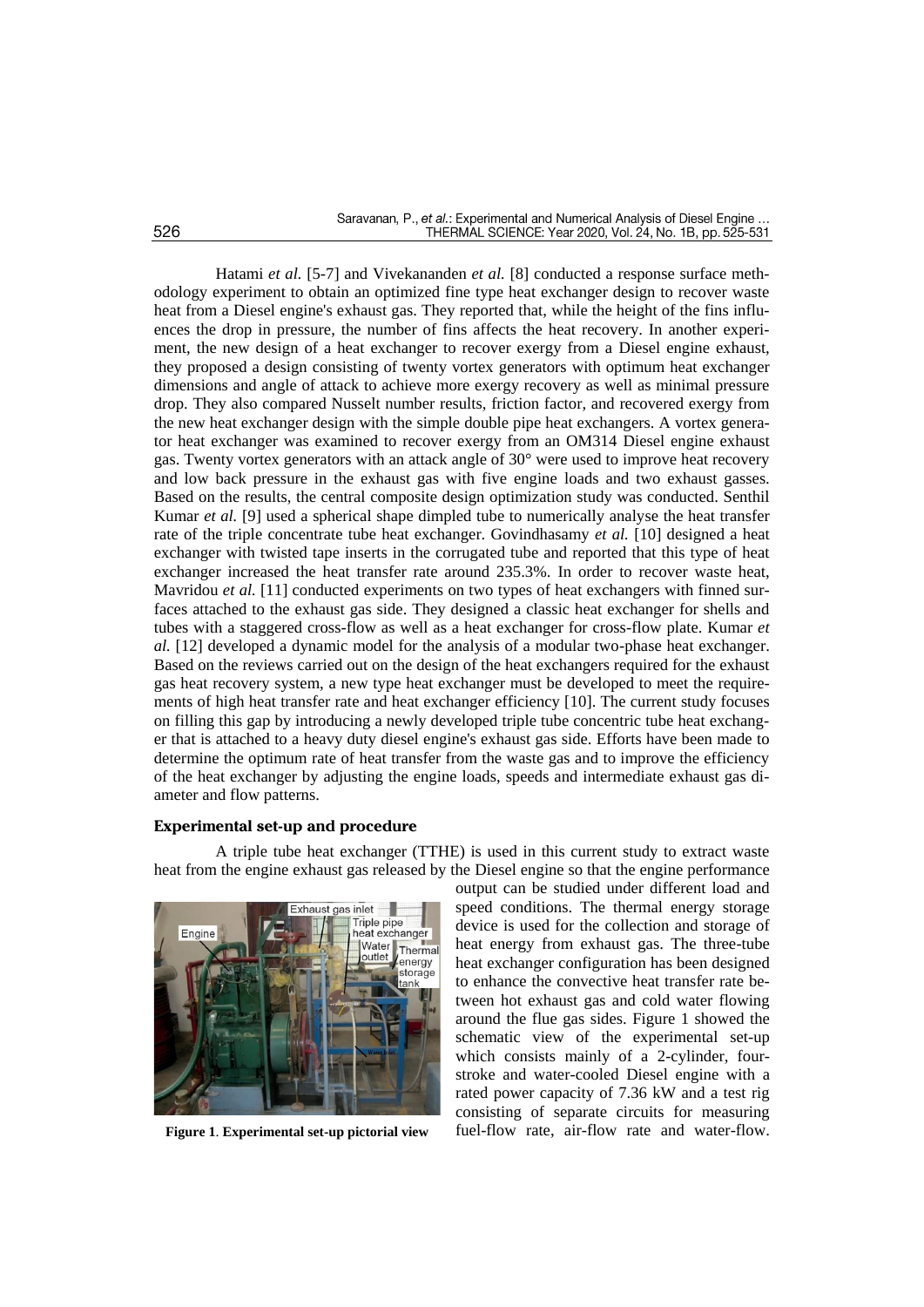The triple tube heat changer was manufactured with internal, intermediate and outer tubes with 13 mm, 45 mm, and 70 mm diameters, respectively, 3 mm wall thickness, whereas the heat exchanger length is 2000 mm. The engine exhaust gas pipe outlet is attached to the intermediate heat exchanger tube where a flow control valve is used to control the exhaust gas flow rate. With the help of the water circulation pump, cold water from the water tank is circulated between the heat exchanger's inner and outer tubes. To measure and control the quantity of water circulating, rotameter and flow control valves are used. To receive the hot water from the heat exchanger, a well-insulated thermal storage reservoir has been set up. Temperature indicator instrument is used to measure temperatures with the help of K-type thermocouples that are fixed at various test rig locations. Digital manometers are used to measure the pressure drop in the exhaust gas pipe that is connected to the flow circuits of water and exhaust gas. The experiments for the current study were conducted for various load conditions ranging from 25% to 100% in the 25% steps as well as speed conditions with different flow types.

#### **Numerical analysis**

The governing equations describing mass equation, momentum equation, and energy equations regarding the thermo fluid characteristics of the triple concentrate tube heat exchanger with a set of nonlinear particle differential equations are given below.

– Mass equation

$$
\frac{\partial \rho}{\partial t} + \operatorname{div}(\rho u) = 0 \tag{1}
$$

– continuity equation

$$
\frac{\partial(u)}{\partial x} + \frac{\partial(v)}{\partial y} + \frac{\partial(w)}{\partial z} = 0
$$
 (2)

– X momentum equation

$$
\frac{\partial(\rho uu)}{\partial x} + \frac{\partial(\rho vu)}{\partial y} + \frac{\partial(\rho wu)}{\partial z} = \frac{\partial \sigma xx}{\partial x} + \frac{\partial \tau yx}{\partial y} + \frac{\partial \tau zx}{\partial z}
$$
(3)

– Y momentum equation

$$
\frac{\partial(\rho uv)}{\partial x} + \frac{\partial(\rho vv)}{\partial y} + \frac{\partial(\rho wv)}{\partial z} = \frac{\partial \tau xy}{\partial x} + \frac{\partial \sigma yy}{\partial y} + \frac{\partial \tau zy}{\partial z}
$$
(4)

– Z momentum equation

$$
\frac{\partial(\rho u w)}{\partial x} + \frac{\partial(\rho v w)}{\partial y} + \frac{\partial(\rho w w)}{\partial z} = \frac{\partial \tau x}{\partial x} + \frac{\partial \sigma y}{\partial y} + \frac{\partial \tau z}{\partial z}
$$
(5)

– energy equation

$$
\frac{\rho c_p}{k} \left( u \frac{\partial T}{\partial x} + v \frac{\partial T}{\partial y} + w \frac{\partial T}{\partial z} \right) = \left( \frac{\partial^2 T}{\partial x^2} + \frac{\partial^2 T}{\partial y^2} + \frac{\partial^2 T}{\partial z^2} \right) + \frac{\mu}{k} \left[ 2 \left( \frac{\partial u}{\partial x} \right)^2 + \left( \frac{\partial u}{\partial y} \right)^2 + \left( \frac{\partial u}{\partial y} + \frac{\partial u}{\partial x} \right)^2 \right] (6)
$$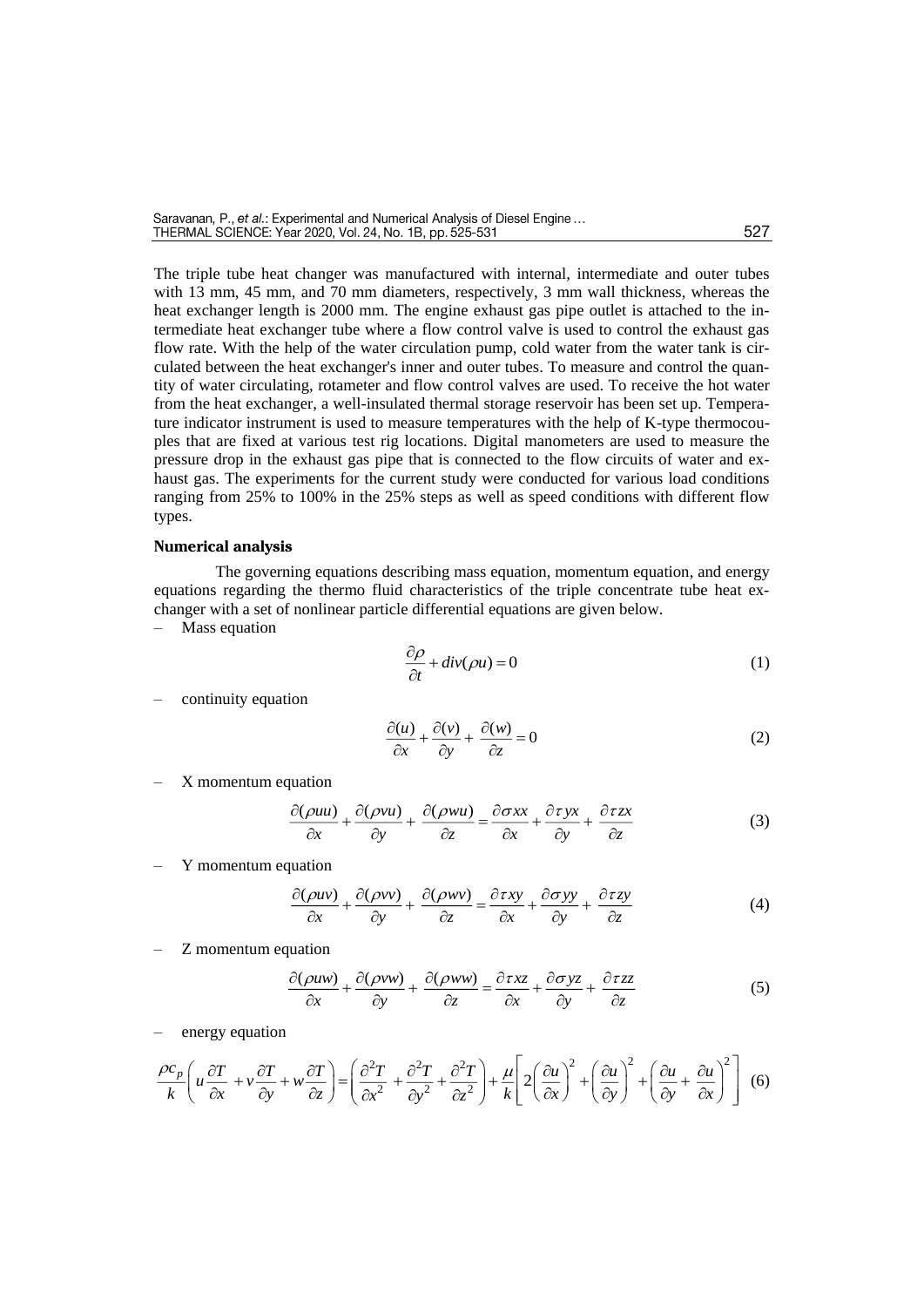The momentum and energy equations are solved by second order up wind scheme. The transport equations of  $K$ - $\varepsilon$  model is given:

$$
\sum_{f}^{Nfaces} u_f \varphi_f A_f = \sum_{f}^{Nfaces} r_{\varphi} (div \varphi)_n A_{f+S_{\varphi}}
$$
(7)

The technique of CFD was used to find the complete system solution for which detailed procedure was elaborated. The initial analysis was conducted for various mesh sizes so that the correct number of elements can be identified which enumerate accurate results in a short time. Adaptive-grid refinement technique with 1533370 nodes was used to refine the grid density. Based on the experimental results, the boundary conditions are used to analyse the triple concentrate tube heat exchanger in which hot and two cold fluids are set at inlet temperatures and velocities. The pressure at the heat exchanger outlet is set to zero after describing the material properties of both hot and cold fluids. Semi implicit pressure method linked equation technique was used to solve the triple concentrate tube heat exchanger's computational domain. In this work, the influence of heat transfer in the 26 mm, 32 mm and 36 mm diameter intermediate tubes was analysed across a range of parameters.

#### **Results and discussions**

The experiments were conducted on the THE to estimate the optimum rate of heat transfer from the waste gas and to enhance the efficiency of the heat exchanger by adjusting the engine loads, speeds, intermediate diameters, and flow patterns of the exhaust gas. The optimization procedure was carried out in this current study by fixing one design variable while maintaining the other design variable as a constant and feasible solution can be found.

### *Comparisons of effectiveness and Nusselt number between DTHE and TTHE*

Variations in efficiency and calculated Nusselt numbers for double tube heat exchanger (DTHE) as well as TTHE are shown in fig. 2. The TTHE thermal performance was compared with the DTHE performance for similar conditions. From the figure it can be seen





that, with the increase in engine load, the Nusselt number and efficiency of both heat exchangers gradually increased. This is due to the gradual increase in exhaust gas temperature as the engine load gradually increases. So when compared to lower loads, both parameters show higher values. The results also revealed that, compared to the DTHE, the efficiency of the TTHE is higher at all engine loads. At the same operating conditions, the efficiency of the TTHE increased 20.40% more compared to that of the DTHE. This is due to more contact area of the exhaust gas counter current flow pattern

and thus higher heat transfer rate in the heat exchanger for triple tubes. Similarly, it is observed that, in the same operating conditions, the Nusselt number of the TTHE also showed 33.33% higher than that of the DTHE. Adding the third tube to the TTHE has helped to increase the surface area because of which higher heat transfer rate acceleration compared to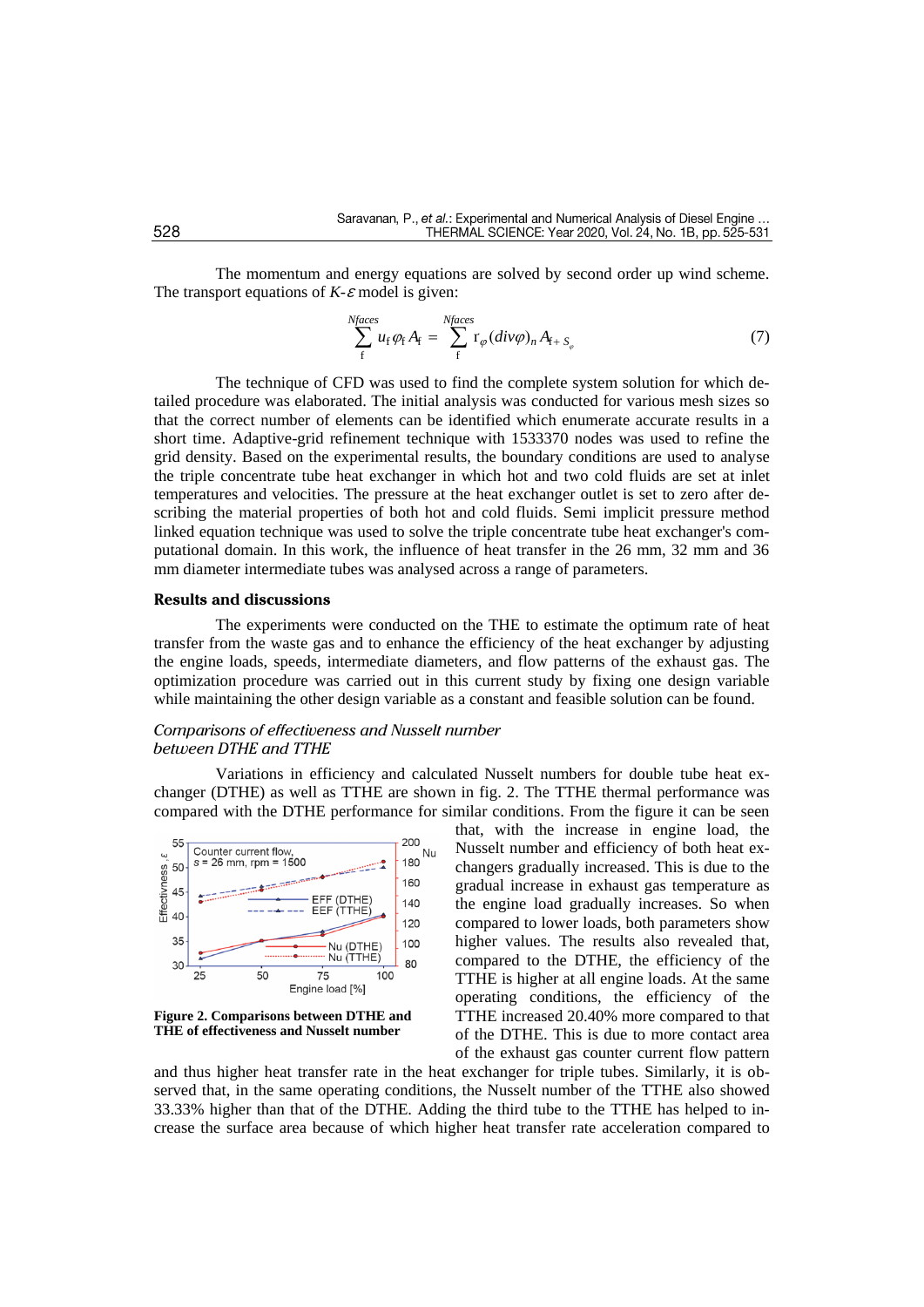DTHE acceleration. More exhaust gas circulation time within the TTHE was another reason for higher heat transfer rate and hence higher heat exchanger Nusselt number was achieved.

#### *Effect of flow patterns*

Now experiments have been conducted with four different flow arrangements of the two fluids inside the TTHE specifically with the counter-current, co-current with counter current, counter-current with co-current, and co-current to identify the optimum flow pattern for further enhancement of efficiency and



**Figure 3. Variation of Nusselt numbers** *vs.* **different flow pattern of TTHE**

Nusselt number. These flow patterns were, respectively, marked as A to D and the results are represented in the following graphs. Figure 3 shows the relationship between Nusselt numbers for all engine load conditions corresponding to the different flow pattern of the TTHE. It is observed that, at all engine loads at 1500 rpm, the Nusselt number for flow pattern (A) is

higher than all other flow patterns. The Nusselt number corresponding flow pattern (A) is also evaluated at full load increased by about 23.4% when the engine was operated at a load of 25%. This may be due to the surface heat transfer associated with intermediate exhaust gas exhaust tube temperature side is more than the same with cold water side resulting in higher heat transfer rate.

Figure 4 shows the efficacy of the TTHE for different flow patterns in relation to different engine loads. It can be seen that, for all flow pattern arrangements, the effectiveness of the heat exchanger increases with the increase in engine load. Again, it



**Figure 4. Variation of Effectiveness** *vs.* **different flow pattern of TTHE**

is observed that, compared to all other flow patterns at all engine loads, the flow pattern (A) has achieved the highest possible efficiency value. It is also evaluated that, when compared with the 25% engine load under similar conditions, the efficiency of the heat exchanger having the flow pattern  $(A)$  is increased by 10.10% at full load. This is due to the average heat transfer rate that is higher at full load for counter-current flow pattern.

## *Effectiveness and Nusselt number with respect to engine speed*

The experiments were conducted to determine the optimum speed for different loading conditions using a TTHE attached to a heavy duty Diesel engine so that its efficiency and Nusselt number can be assessed for optimum speed. The engine speed was initially set at 900 rpm and the load conditions varied from 25% to full load in 25% steps. For further analysis of the study, experimental data were recorded. The same operating procedure was repeated and data collected by setting engine speed at 1200 rpm and 1500 rpm, by varying engine loads, respectively. The efficiency was presented in fig. 5 at different speeds and engine loads. The figure shows that, for all load conditions, the efficiency is almost directly proportional to the engine speed. From the figure, the maximum heat exchanger efficiency at an en-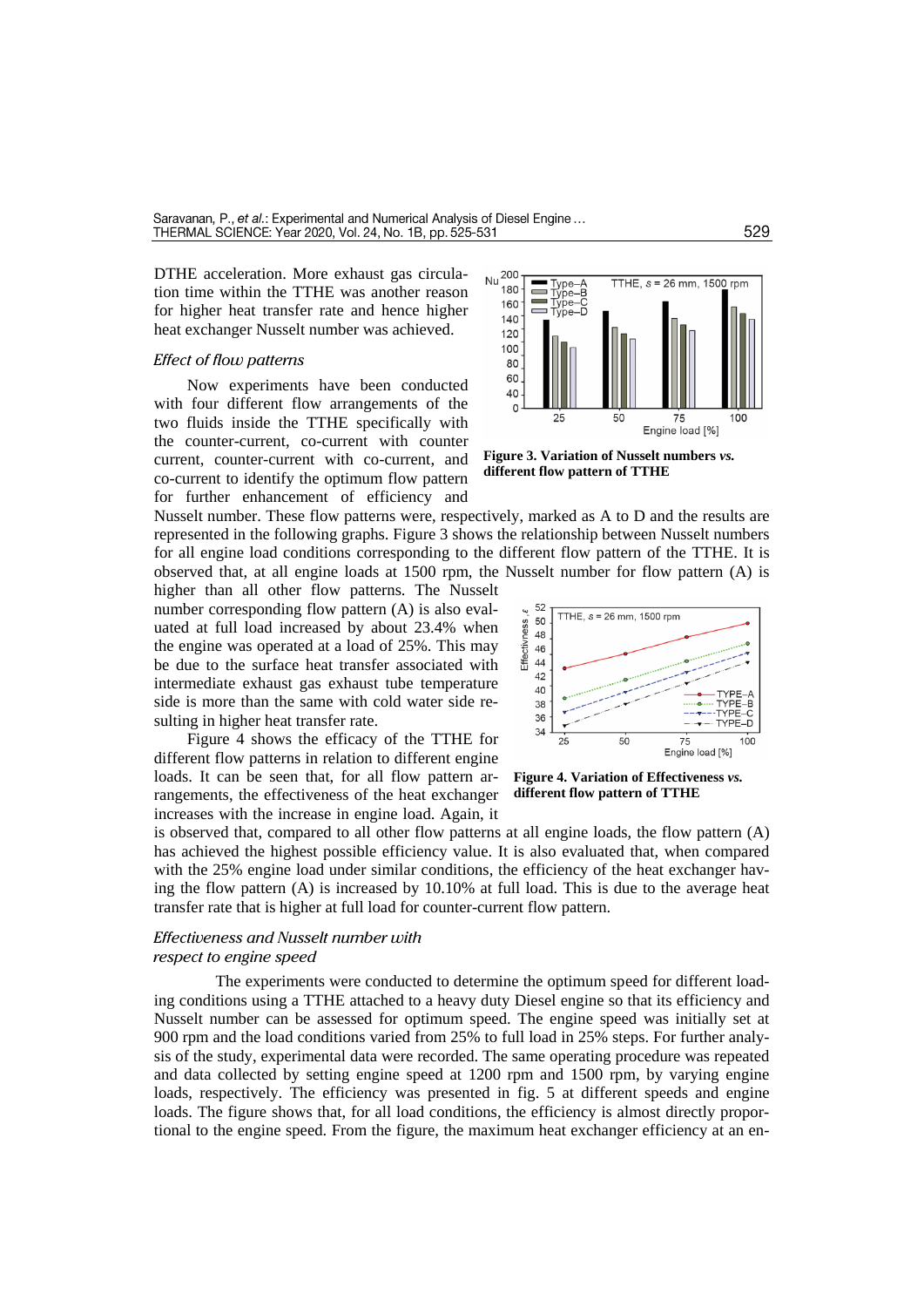

**Figure 5. Effectiveness** *vs.* **engine load for different engine speed**



**Figure 6. Nusselt number** *vs.* **engine load for different engine speed**

gine speed of 1500 rpm is observed. It is also observed that when the engine speed was increased from 900 rpm to 1500 rpm at full load condition, the efficiency of the TTHE was improved by 12%. This clearly indicates that at higher engine speed, heat recovery will be more viable. As the engine load increases, the temperature of the exhaust gas also increases as a result of which the engine releases higher heat.

Figure 6. represents the the Nusselt number assessed at different speeds and conditions of load. It is seen from the figure that, with all three engine speeds as well as load conditions, the Nusselt number forms an approximately linear relationship. It is deduced from the figure that the heat exchanger's maximum Nusselt number at an engine speed of 1500 rpm was obtained. It is also observed that, when the engine speed varies from 900 rpm to 1500 rpm at full load condition, the Nusselt number of TTHE has been improved by 29.7%. This is due to an increase in exhaust gas velocity from inlet to outlet as an increase in engine load resulting in an increase in turbulence and the coefficient of convective heat transfer. This causes less heat exchanger pressure drop and higher intake sys-

tem pressure density. It is therefore observed that, with the increase in engine load, less heat loss percentage is observed.

## *Percentage energy saved*

The following equation indicates the percentage of fuel power saved when the TTHE is inserted when it is replaced by the DTHE requiring either fuel or electric power:

$$
E_{\rm s} = \frac{Q_C}{m_{\rm f} CV} \tag{8}
$$

From the results it can be concluded that the Diesel engine using a TTHE with an intermediate tube diameter of 26 mm provides a higher Nusselt number and efficiency when operated with full load at a speed of 1500 rpm as well as with counter current flow pattern. The results show considerable energy can be saved in the fuel and that it varies from 8% to 10% as the load increased from 25% to full load. Due to the higher specific fuel consumption at part load condition, the percentage of energy saved is lower at lower loads along with higher heat loss during the charging process for longer duration. Senthil Kumar *et al.* [13] analysed the waste heat recovery system in one of the literatures by designing the DTHE with helical fin and DTHE with porous tube. These heat exchangers have extracted 1-8% of energy. The newly designed TTHE shows 20% more efficient while comparing them.